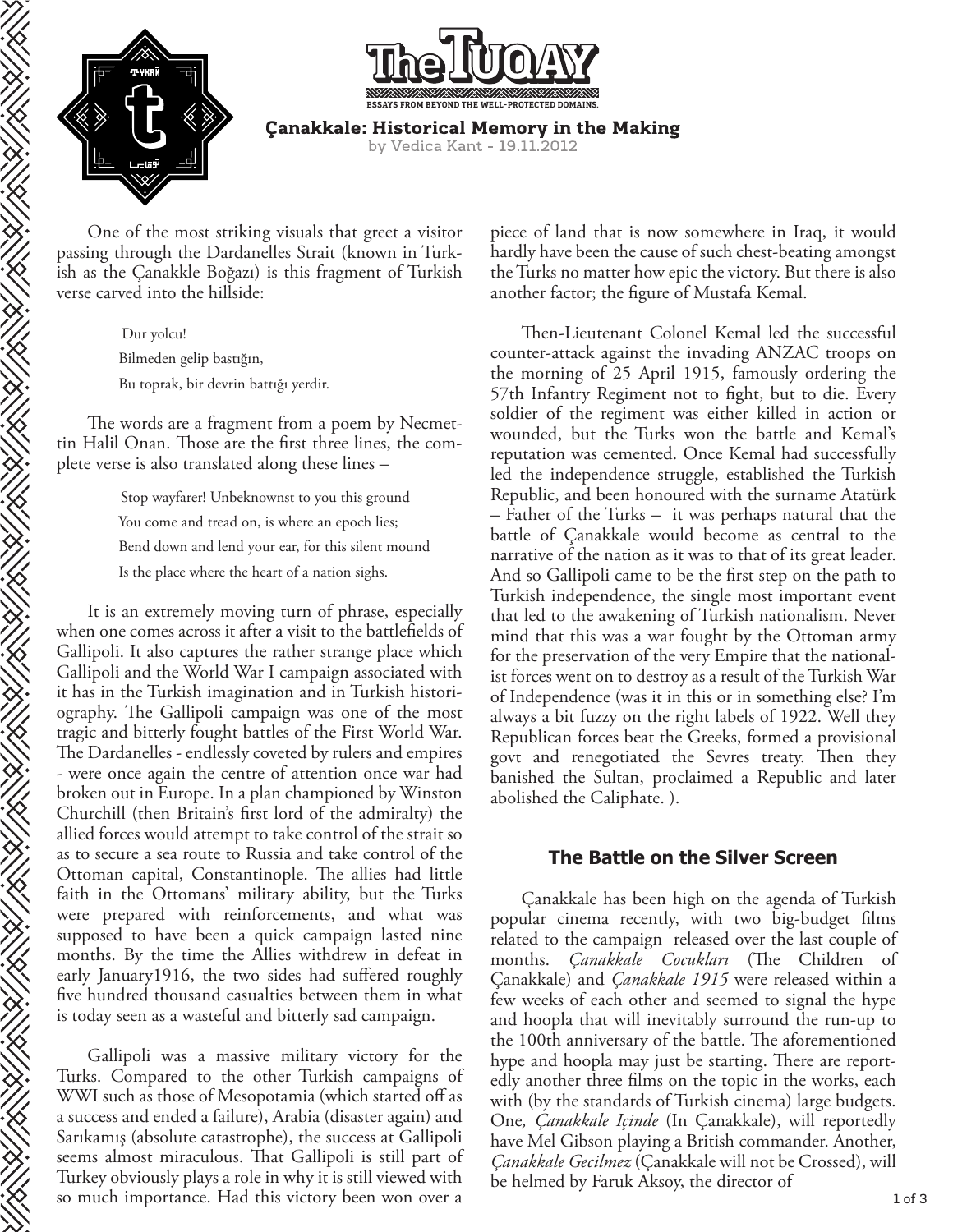**ESSAYS FROM BEYOND THE WELL-PROTECTED DOMAINS.**

**Canakkale: Historical Memory in the Making** 

by Vedica Kant - 19.11.2012

*Fetih 1453*. This handful of films are also symbolic of a larger trend; Turkish popular culture's love for epic historical drama. The TV serial *Muhteşem Yüzyil* (The Magnificent Century), which depicts the reign of Sultan Suleyman the Magnificent, and the blockbuster film *Fetih 1453* (1453 – The Conquest) about (what else?) the conquest of Istanbul seem to have set the stage for other important nationalist events and eras to be dramatized. Clearly, the Çanakkale campaign is high on the list of events that offer scriptwriters potent raw material.

I was curious as to see both *Çanakkale Cocukları* and *Çanakkale 1915* to see what these films on Çanakkale might have to say on the topic. Popular history in Turkey often falls into the comfortable realm of nationalism, and cinematic historiography is no different. This is, after all, a country where a film depicting Mustafa Kemal drinking, womanising and afraid of the dark was slapped with the charge of offending Atatürk's memory. In a way, I thought, it was a bit of a bonus to have two films on the same topic releasing at the same time. They might just make for an interesting case of compare and contrast.

**SERVICE STRATEGIE** 

EN EN ENTRETAINMENT

## **Çanakkale 1915**

*Çanakkale 1915* starts with the period of the Balkan wars and anchors the potential impact of the First World War within this context. The Ottoman Empire was crumbling and if the Turks lost the battle of Çanakkale, it would have only sped up the process. The victory halts this slow decline and (though the film never directly mentions it) its ending shot showing Mustafa Kemal leading the army against the invading forces, hints heavily that the victory set the course for the War of Independence that Kemal was to lead. It is interesting to note that the film ends on at this moment rather than at the time of the final Allied evacuation, when Kemal was no longer in Çanakkale.

In some ways the movie is historic to a fault. It often feels like a cinematic collation of events of how a child would be taught the history of the campaign in a school textbook. Most of the characters (and there are many of them) have no humanising backstory. The only one who stands out, with his piercing blue eyes, was Mustafa Kemal. It is telling of how the history of the campaign has been hijacked by the history of Atatürk. His is the

central story. There were other officers (more senior and important ones) who played crucial roles in the defence of the strait, but they are now minor figures in how their role is remembered by history. Kemal's words and actions at the time are now so famous that they do not need a backstory. But *Çanakkale 1915*'s huge shortcoming is how it does not telling us very much about the other people who fought in Çanakkale because it is too preoccupied with ticking off a checklist of battlefield events. The movie does add one new dimension in the historiography of the war when it depicts soldiers from the Arab lands in positive light. Here, they are not backstabbers, but brothers who speak a different language. It is perhaps apt that a film that sticks strictly to the narratives of popular historiography has also added the very latest trend of neo-Ottoman nostalgia to the mix.

## **Çanakkale Cocukları**

If *Çanakkale 1915* was too narrowly preoccupied with the history of the campaign, the other Çanakkale release, *Çanakkale Cocukları*, turned out (to my surprise) to be absolutely ahistorical. Directed by the famous advertising director Sinan Çetin, the film tells the story of a high-ranking Ottoman official Kasım Bey, his Australian wife Catherine, their two sons, James and Osman, and how their lives are affected by the war. The two sons end up in the trenches of Gallipoli on opposing sides. James, who always considered himself Australian, ghts with the Australian and New Zealand Army Corps (ANZAC) troops, Osman with the Ottomans. When Catherine has a premonition that her sons will kill themselves on the battlefield, she forces her husband to accompany her in scouring the trenches to find her sons and stop them from fighting each other. In the run-up to the release of the film Cetin stressed that the film was anti-war and anti-nationalist, which is quite different from other films on the topic. Cetin often repeated a line from the film that if only mothers ran to the battlefields and stopped their sons from fighting, there would be no wars in the world. In addition to this nonviolent propaganda, the film also claims to talk about the experience of Kurds in Turkey. I was surprised by this, but in a showdown with his father James says that he fighting with the